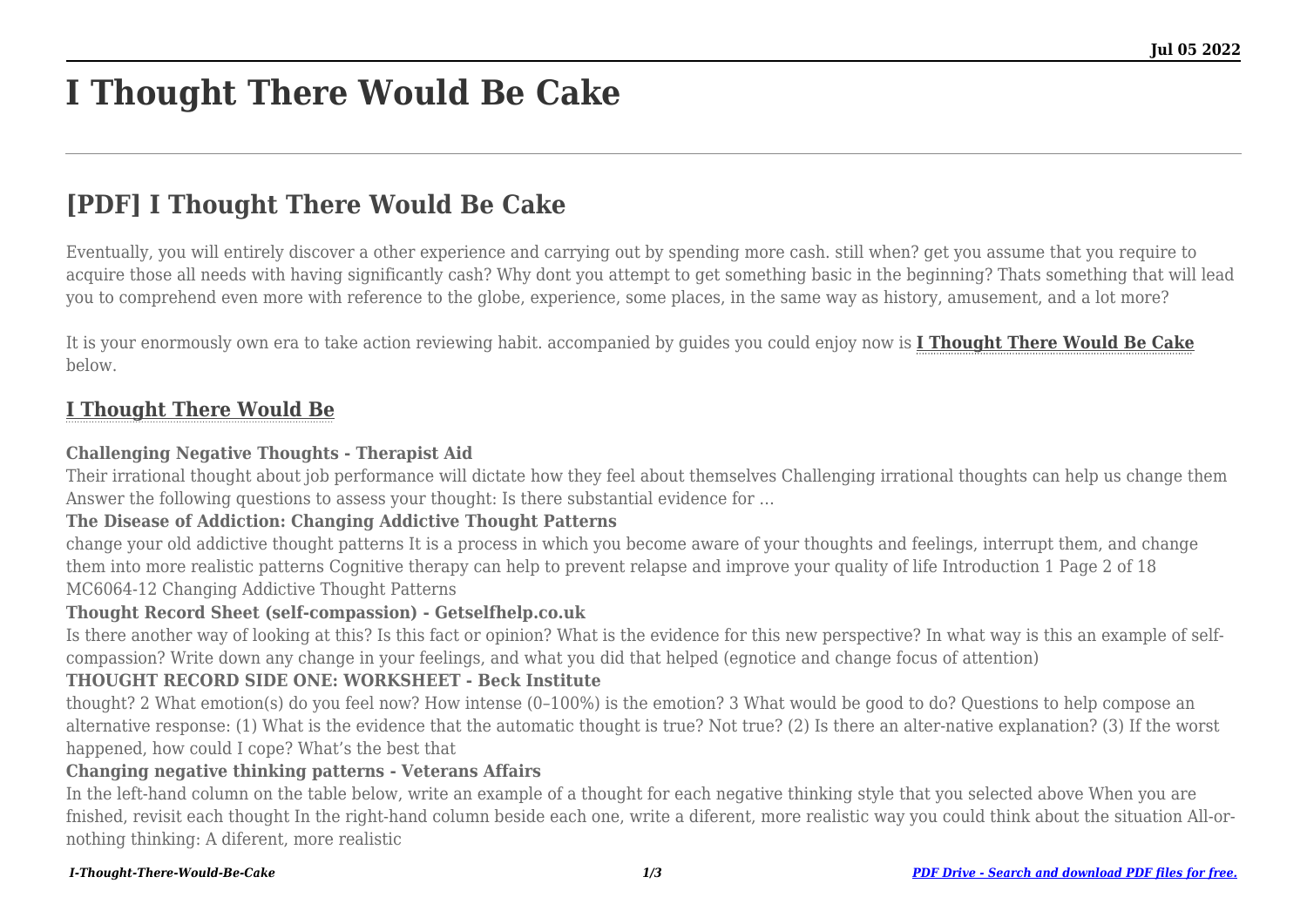# **Critical Thinking - ed**

Thought, Part Two By Richard Paul and Linda Elder In our last critical thinking column we introduced the idea of intellectual standards and pointed out that all natural languages are repositories for such standards, which, when appropriately applied, serve as guides for assessing human reasoning

#### **Super Teacher Worksheets: Word Search**

Jun 28, 2022 · Name: Date: Word Search Y P W G Q A I Z I J L S U D Z M V T F I L H H Z J P Y G Y K O H E T L I

# **VALUES WORKSHEET (Adapted from Kelly Wilson's Valued …**

of specific goals There may be certain areas that you don't value much; you may skip them if you wish There may be areas that overlap – eg if you value hiking in the mountains, that may come under both physical health and recreation It is also important that you write down what you would value if there were nothing in your way

# **Learning: Theory and Research - University of California, …**

Although there are many different approaches to learning, there are three basic types of learning theory: behaviorist, cognitive Unlike behaviorist learning theory, where learners are thought to be motivated by extrinsic factors such as rewards and punishment, cognitive learning theory sees motivation as largely intrinsic Because it

# **STOP T OBSERVE PULL BACK PRACTISE WHAT WORKS PUT IN …**

Is there another way of looking at it? What would someone else see and make of it? What advice would I give to someone else? What's 'the helicopter view'? What meaning am I giving this event for me to react in this way? How important is it right now, and will it be in 6 months? Is my reaction in proportion to the actual event?

# **Behavior Chain Analysis Information - UNC School of Social …**

2 Look at each link in the chain after you write it Was there another thought, feeling, or action that could have occurred? Could someone else have thought, felt, or acted differently at that point? If so, explain how that specific thought, feeling, or action came to be 3 For each link in the chain, ask is there a smaller link you could

# **If - By Rudyard Kipling - Thought for The Day**

And so hold on when there is nothing in you Except the Will which says to them: "Hold on!" ~~~ If you can talk with crowds and keep your virtue, Or walk with kings - nor lose the common touch, If neither foes nor loving friends can hurt you, If all men count with you, but none too much; If you can fill the unforgiving minute

# **A Practitioner's Guide to the Balanced Scorecard - CIMA**

mirrors' In the early 1990s there was a growing awareness that organisations needed a wider set of measures, compatible with their increasingly complex operating environments and this was the catalyst that spurred Kaplan and Norton (1991) to develop the Balanced Scorecard The original Kaplan and Norton model illustrated leading and

# **Chapter 1 Theories of Power - mpow.org**

which thought about power has continued to this day (Clegg, 1989) Machiavelli represents the strategic and decentralized thinking about power and organization He sees power as According to Hobbes' basic premise, there exists a total political community, the embodiment of which is the state, or the community, or the society This is a

#### **Schema Theory and Concept Formation - MIT**